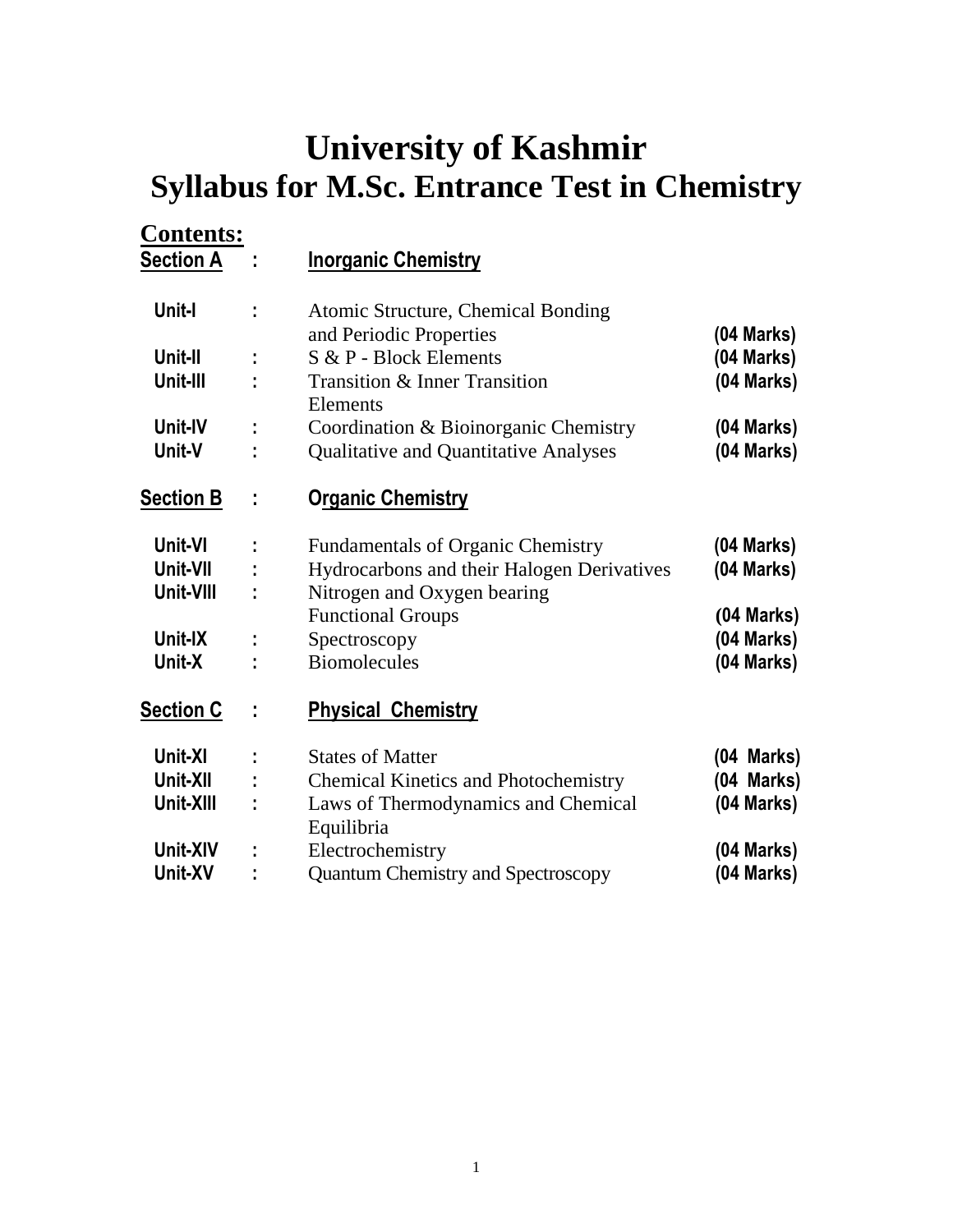## **Unit- I**

## **Atomic Structure Chemical Bonding and Periodic Properties: (04 Marks)**

**Wave Mechanical Concept of Atomic Structure:** de- Broglie's wave equation; derivation; experimental verification.

**Heisenberg's Uncertainty principle:** Illustration of the principle & significance.

**Schrödinger wave equation:** significance of  $\Psi$  and  $\Psi^2$ .

**Quantum numbers;** Radial and Angular wave functions and Probability distribution curves. Shapes of s, p, & d orbitals.

**Aufbau & Pauli's exclusion principles;** Hund's multiplicity rule. Electron Configuration of Elements. Effective nuclear charge and its determination.

### **Chemical Bonding :**

**Ionic Solids:** Ionic Structures; Radius ratio effect, Coordination number and limitations of radius ratio rule. Lattice defects; Lattice energy and Born Haber Cycle.

Solvation energy and solubility of ionic solids. Polarizing power and polarisibility of ions; Fajan's rules.

**Metallic bond:** Characteristics; comparison with ionic and covalent bonds & theories.

**Valence bond theory:** Directional Characteristics of Covalent bond; types of Hybridization and Shapes of simple molecules and ions. Limitations of VB theory.

**Molecular Orbital Theory:** LCAO, Energy level diagram of homo- & heteronuclear diatomic molecules like  $N_2$ ,  $O_2$ ,  $F_2$ , CO, NO and HCI.

**Multicentre bonding in electron deficient molecules;** Bond strength and Bond energy. Percent ionic character from dipole moment and electronegativity difference.

**Week interactions:** Hydrogen bonding (concept, types; effect on properties) and Vander Waal forces.

**Periodic properties:** Atomic, Ionic, Metallic and Vander Waal radii. Ionization Potentials, successive ionization potentials; Electronegativity and Electron affinity: Trends in Periodic table and Applications in predicting and explaining the Chemical behaviour.

## **Unit -II**

## **S & P - Block Elements (04 Marks)**

#### **S – Block Elements:**

General trends in Physical and Chemical properties of the Elements and their important classes of Compounds.

**Lithium and Beryllium:** Anomalous behaviour and diagonal relationship.

**Hydrides:** Classification and general properties.

**Noble gases:** Isolation and importance of Noble gases in theoretical Chemistry. **Clathrates:** Types, preparation and stability.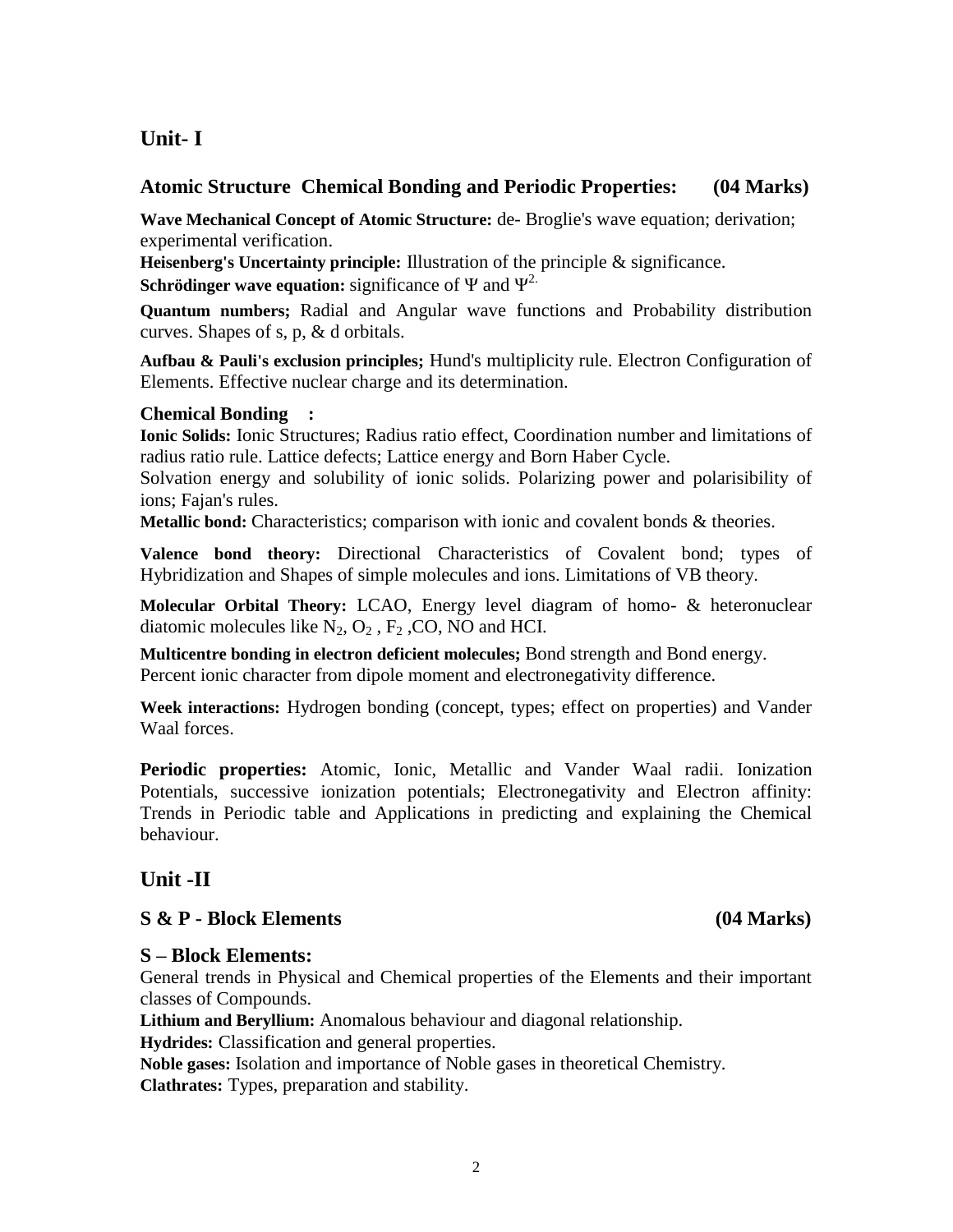**Fluorides and Oxides of Xenon:** Preparation, properties, structure and bonding (VB and MO treatment).

## **P – Block Elements:**

Comparative study (including diagonal relationship and anomalous behaviour) of groups  $(13 - 17)$ .

**Boron Hydrides:** Introduction, Nomenclature, Preparation, Properties, Structure and bonding in diborane (including higher boranes) Carboranes (Introductory idea)

**Carbides:** Classification, Preparation, Properties and Uses,Intercalation Compounds of graphite.

**Nitrogen Compounds:** Hydrazine, Hydroxylamine, Oxides and Oxyacids of nitrogen (Properties, Structure- bonding & Uses).Oxygen fluorides, Oxides and Oxyacids of Sulphur (Properties, Structure-bonding)

**Halogens:**General properties, Interhalogens; Polyhalides and Pseudohalogens, (Structure -bonding),

## **Unit -III**

## **Transition & Inner Transition Elements (04 Marks)**

## **Transition Elements:**

Definition, Classification, Position in the Periodic table and the Electronic Configuration. **Physico-chemical properties:** Atomic radii, Ionic radii, Metallic character and related properties. ' Ionization energies: Relation between the ionization energy and stability of a metal ion in a given oxidation state.

**Variable oxidation states:** Ionic! covalent character and Acidic/ basic character of compounds of a given transition metal in various oxidation states and stabilization of unusual oxidation states.

**Spectral and Magnetic properties;** calculation and uses of magnetic moment value.

Interstitial hydrides, carbides, nitrides and oxides of transition metals: Preparation, properties and uses ( with respect to first transition series only).

## **Inner Transition Elements:**

**Lanthanoids: (At. No.58--);** Introduction, Electronic configuration, Oxidation states, Magnetic properties & Complexing behaviour.

**Ionic radii and Lanthanide contraction:** Cause and Consequences of lanthanide contraction

**Separation of lanthanoids:** Fractional Crystallization, Ion-exchange and Solvent extraction methods.

**Actinoids:** (At. No.90-103); Introduction, Electronic configuration, Oxidation states, Magnetic properties & Comparison with lanthanoids... Chemistry of Separation ofNp, Pu and Am from U.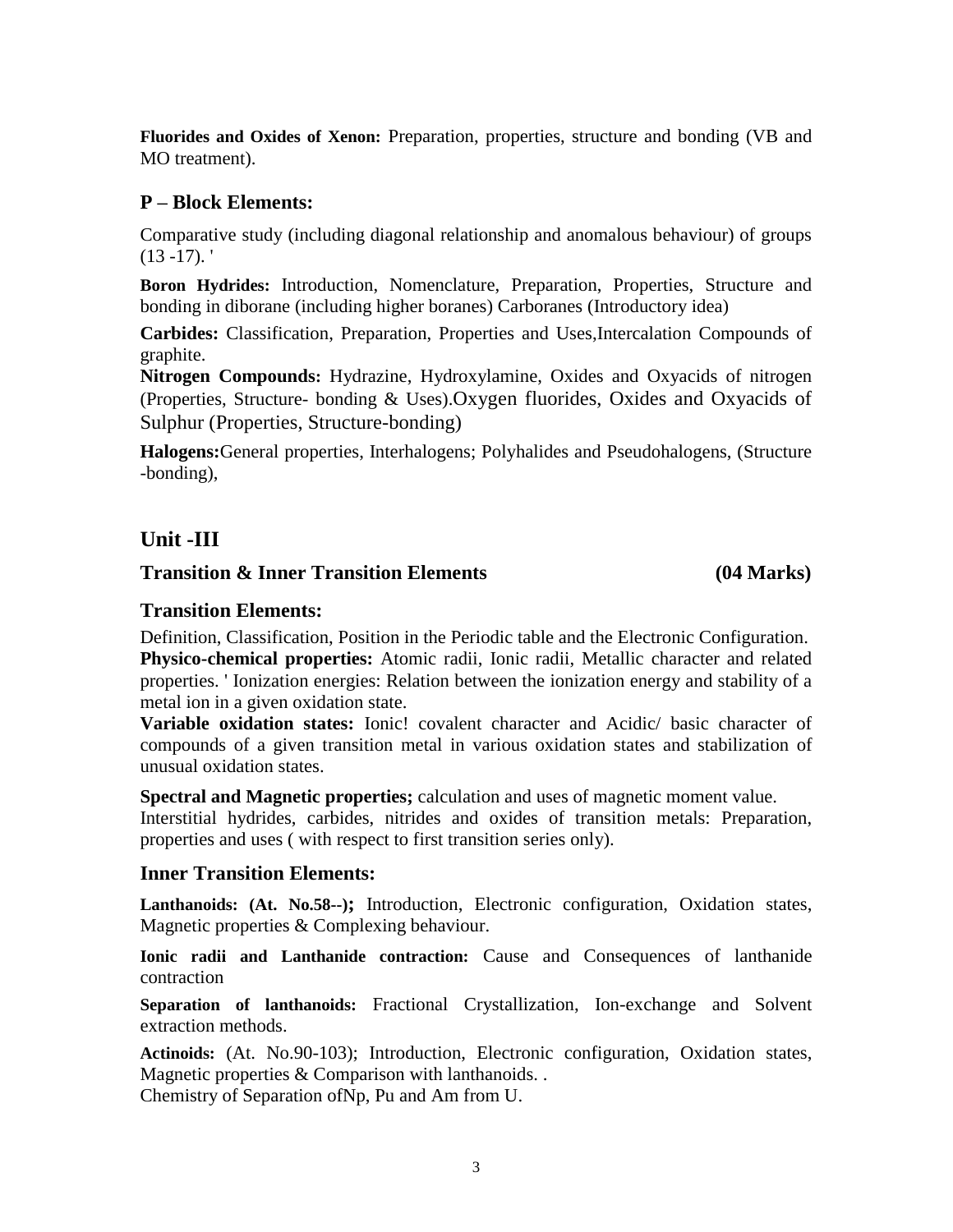## **Unit -IV**

## **Coordination & Bioinorganic Chemistry (04 Marks)**

## **Coordination Compounds:**

Introduction, Werner's Coordination Theory and its experimental verification.

**Effective atomic number:** Concept and its significance.

IUPAC Nomenclature and Stereochemistry of Coordination numbers (2-6) Isomerism in **Coordination Compounds** : (including geometrical and optical) Valence bond and Crystal field theories to explain, structure, bonding, magnetic and spectral properties in transition metal complexes-( tetrahedral; square planar and octahedral), 10 Dq ; Factors affecting the magnitude of 10 Dq; pairing energy and CFSE in weak and strong field ligands.

Applications of Coordination Compounds in Analytical Chemistry.

## **Bioinorganic Chemistry :**

The natural selection of the elements: Abundance in the living systems and the distribution of elements essential for life in the periodic table. Biochemical role of Li, Na, K, Ca, Mg, Fe and halogens in living systems. Hannful effects of excess of metals on human body.

## **Unit -V**

## **Qualitative & Quantitative Analyses (04 Marks)**

## **Qualitative Analysis:**

Underlying principles- Common-ion effect, Solubility product, Relation between Solubility and Solubility product.

**Types of Qualitative Analysis: -** Macro, Semi micro; Micro; Ultra micro Analyses. **Analysis of Inorganic Mixtures; -** Group reagents, Selective precipitation of captons;

Precipitation of Sulphides and metal hydroxides.

Effect of acids, temperature and solvent upon the Solubility of a precipitate. Salt effect, Reactions involved in Separation and identification of C!ltions and anions. .

## **Quantitative Analysis:**

Gravimetry: Introduction, Preparation of Solution and Precipitation methods. Physical properties of precipitates: Appearance, particle size and purity. Fractional precipitation. Colloidal State: Supersaturation; Precipitate formation, Co-precipitation and post - precipitation. Digestion, Washing, Ignition, and Gravimetric calculations.

## **Titrimetry:**

Acid - Base Titrations: Basic principles; preparation of standard solutions; primary and secondary stapdards, theory of Visual titration of acids and bases including polybasic acids. .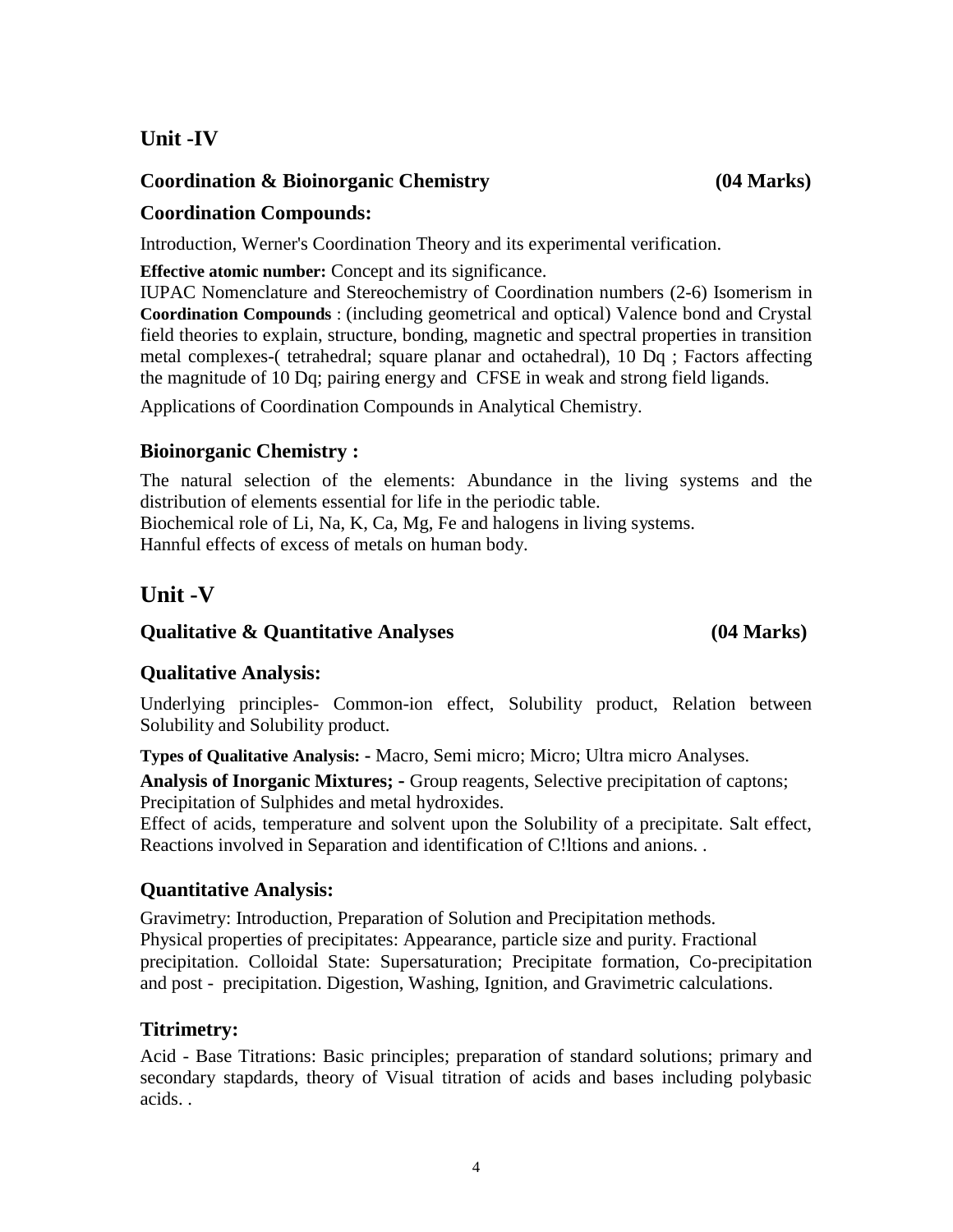Indicators: Types, Selection, and Preparation of indicator solutions. Precipitation titrations: Basic principles; Detection of Equivalence points, (Mohr, Volhard, Fajans, and Nephelometric methods). Redox titrations: Basic principles; Balancing of redox equations, Redox reagents and their Equivalent weights. Redox potentials and their applications in Volumetric analyses.

Redox indicators: Types, selection and analysis of redox cycle

## **Unit VI:**

## **Fundamentals of Organic Chemistry & Isomerism (04 Marks)**

Hybridization, Inductive, Electrometric, Resonance and hyperconjugative effects. Requirements of aromaticity, Huckel's rule and its significance.

Carbocations, Carbanions and Free radicals (Structure and stability) Carbenes, Benzynes and Nitrenes. Methods for determination of reaction mechanism.

Concept of stereo isomerism: elements of symmetry, molecular chirality, enantiomers and diastereomers, Inversion, retention and racemisation.Sequence rules. R,S-System of nomenclature. Geometrical isomers, E, Z-system of nomenclature.

Conformations of n-butane, ethylene glycol and 1 ,2-dibromoethane, cyclohexane and its monosubstituted derivative, Axial and equatorial bonds. Baeyer's strain theory and its limitations. Ring strain in smaller rings with respect to cyclopropane ring.

## **Unit- VII:**

## **Hydrocarbons and their Halogen Derivatives (04 Marks)**

Methods of formation of Alkenes , Saytzeff rule, Hoffman rule.

Electrophilic and free radical additions.Marknwnikov's.rule Anti Markownikov's addition of HBr, hydroboration,ozonolysis.. 1,2 and 1,4 Addition in conjugated dienes. Diel's Alder reaction. Acidity of alkynes, Mechanism of electrophilic and nucleophilic addition reactions of Alkynes. Mechanism of nucleophilic substitution reactions of alkyl and benzyl halides:  $S_N$ 1,  $S_N$ 2 and  $S_N$ i reactions.

Aromatic Electrophilic substitutions: General pattern of the mechanism of nitration, halogenation Sulphonation and Friedal Craft's reaction. Activating and deactivating substituents, orientation and ortho/para ratio. Birch reduction.

Addition - Elimination and Elimination Addition mechanisms of nucleophilic aromatic substitution reactions.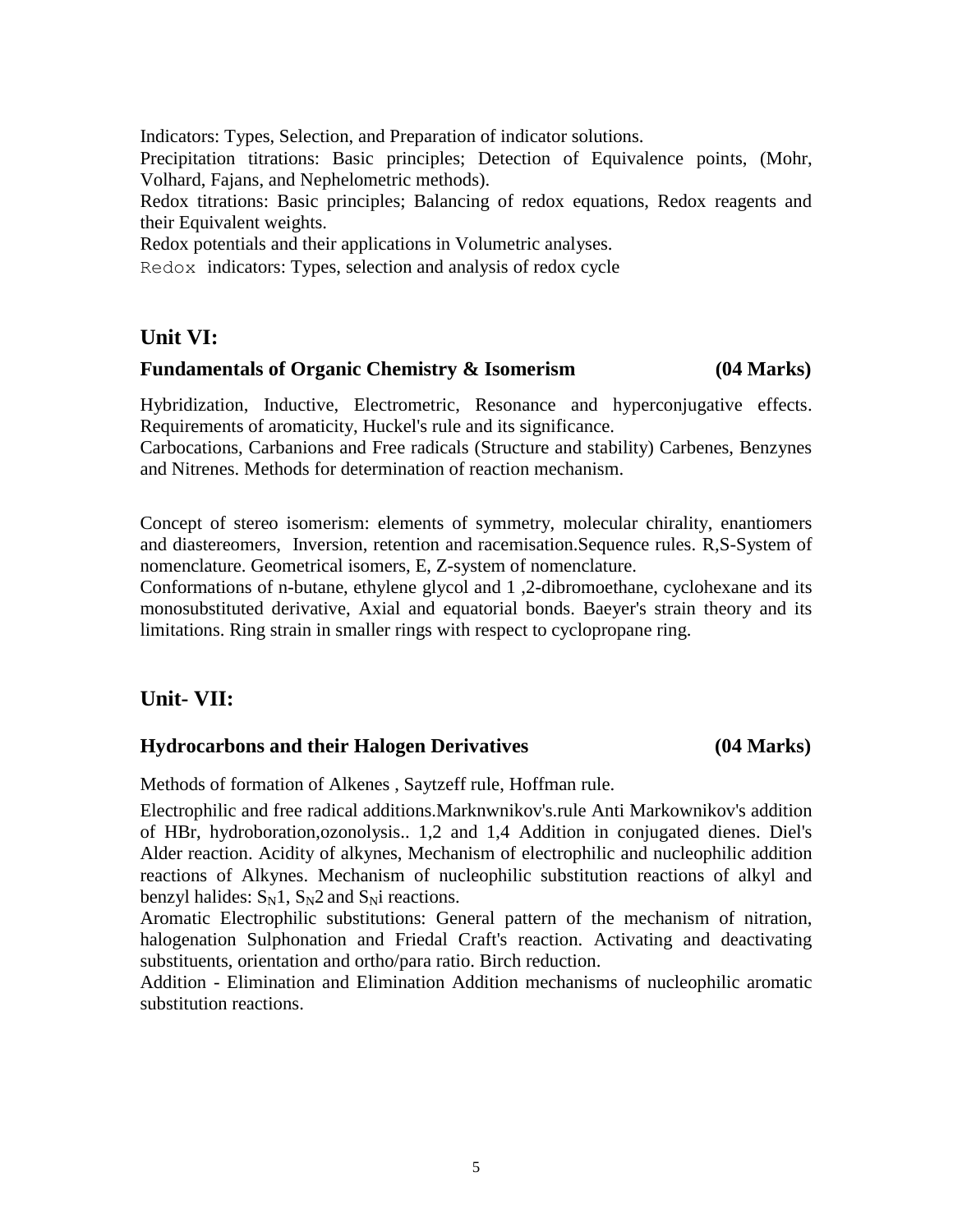## **Unit-VIII**

## **Nitrogen and Oxygen bearing Functional Groups: (04 Marks)**

Mechanism of nucleophilic substitution in nitroarenes. Reduction of nitrocompounds. Preparation, properties and factors affecting basicity of amines. Mechanism of Electrophilic aromatic substitution in arylamines. Reaction of aryl amines with nitrous acid and reactions of arenediazonium salts. Azo coupling.

Oxidative cleavage of Alcohols with  $Pb(OAc)<sub>4</sub>$  and HIO<sub>4</sub> and Pinacole- Pinacolone rearrangement Electrophilic Aromatic substitutions: Mechanism of Fries and Claisen rearrangements, Gatterman, Huben-Hoesch and Reimer Tieman reactions. Acidic character of phenols.

Methods of formation of ethers and epoxides Acid and base catalysed ring opening and reactions of Grignard and organolithium reagents with epoxides.

Stereochemistry and mechanism of nucleophilic addition to Carbonyl group (Cram's rule). Benzoin, Aldol, Perkin, Knoevenagal & Mannich reactions. Condensation with Ammonia and amines. LiAIH<sub>4</sub> and NaBH<sub>4</sub> reduction, Meerwein-pondroff verley reduction. Oppenaner oxidation. Cannizzaro's reaction. Baeyer-villiger oxidation, Clemmenson reduction, Wolf-Kishner reductions.

Factors affecting acid strength of carboxylic acids. Preparation of carboxylic acids (using Grignard's reagent and from nitriles). HVZ reaction, conversion of acids to acid chlorides, esters,anhydrides and amides, their relative stabilities and interconversion by nucleophilic acyl substitutions. Reduction of carboxylic acids.

## **Unit-IX**

## **Spectroscopy: (04 Marks)**

Types of electronic excitations, chromophore and auxochrome. Bathochromic and hypsochromic shifts. UV spectra of conjugated enes and enones. Prediction of λ-max of enes and enones using Woodward rules.

**Infrared spectroscopy:** Infrared region, Molecular vibrations, Hooks law (No derivation), selection rules, the infrared spectrum, Finger Print region, effect of resonance, Inductive effect, H-bonding electronegativity on IR spectra. Characteristic absorption of the following functional groups- Alkanes, Alkenes, Alkynes, Alcohols, ethers, carbonyl compounds, amines and carboxylic acids. Interpretation of IR spectra of simple molecules.

**Nuclear Magnetic resonance (NMR) spectroscopy:** Basic principles, Proton magnetic resonance  $({}^{1}H$  NMR). Shielding and deshilding of - protons, chemical shift and equivalent and nonequivalent protons, spin-spin splitting and coupling constants for vicinal, geminal and long range coupling. Areas of signals.

Interpretation of NMR spectra of simple organic molecules such as ethyl bromide, ethanol, acetaldehyde, ethyl acetate and acetophenone.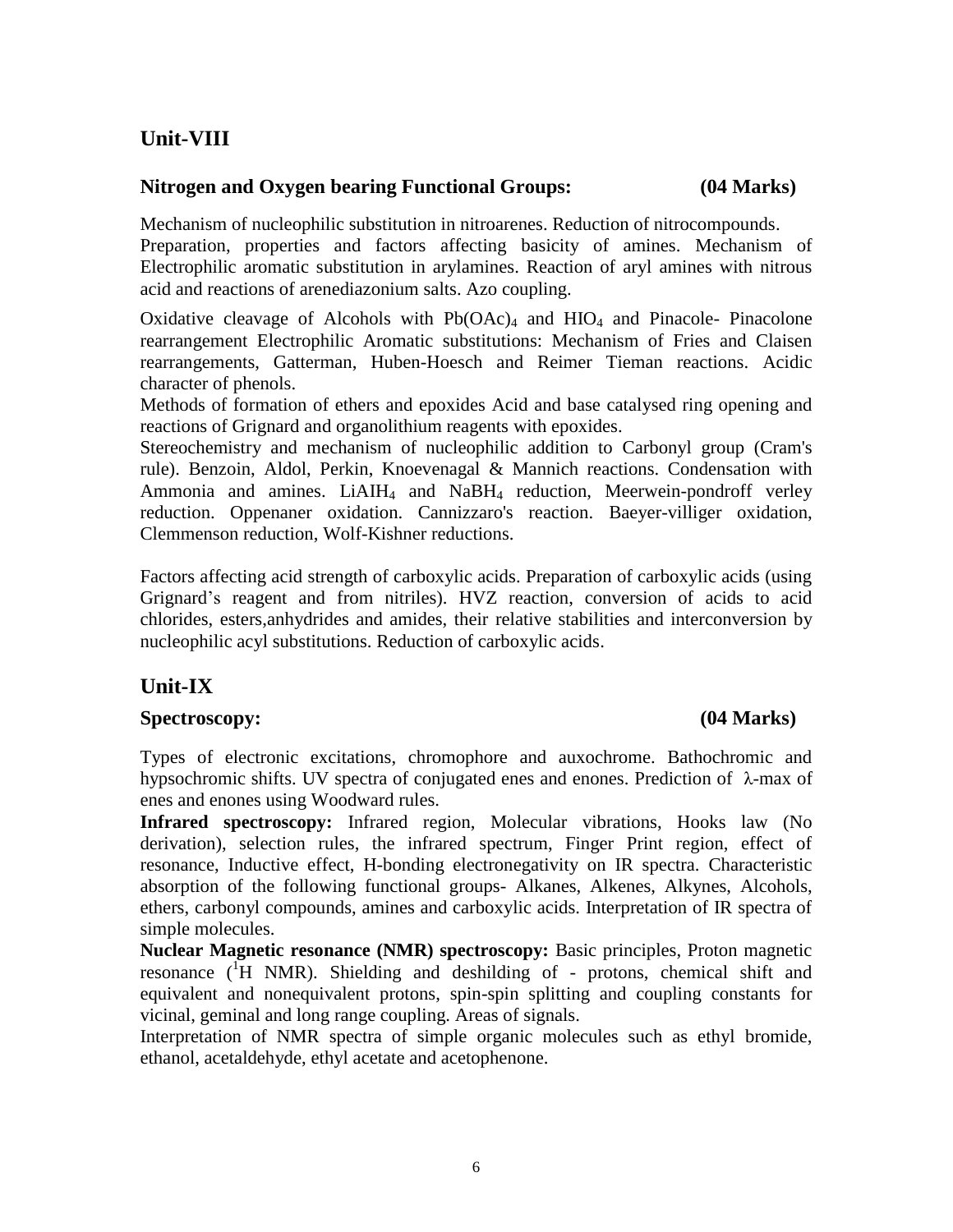## **Unit-X**

## **Biomolecules**: **(04 Marks)**

**Carbohydrates:** Introduction, classification Determination of ring size. Mechanism of osazone formation, glycoside formation, acetylation and methylation, chain lengthening and chain shortening of aldoses. Interconversion of glucose and fructose and conversion of glucose into Mannose, Mechanism of mutarotation.

**Proteins:** Introduction, classification, structure and stereochemistry of amino acids. Acid base behaviour and isoelectric points, the peptide bond, primary secondary and tertiary structure of proteins.

**Lipids:** Definition, natural fats and oils, structural features of triglycerides, common fatty acids. Hydrogenation of oils. Saponification, iodine and acid values.

Introduction to steroidal compounds (Cholesterol, sex harmones and cortisone). Introduction, classification and importance of terpenoids and Alkaloids. Structural features of their representative examples.

## **Unit XI:**

## **States of Matter (04 marks)**

### **Gaseous State:** Deviation of gases from ideal behavior, PV isotherms of real gases, continuity of states, the isotherms of vander Waal's equation, relationship between critical constants and vander Waal's constants, the law of corresponding states, reduced equation of state. Root mean square, average and most probable velocities. Maxwell's distribution of molecular velocities, collision number, mean free path and collision diameter, Liquefaction of gases (based on Joule-Thomson effect).

**Liquid State:** Intermolecular forces, structure of liquids (a qualitative description). Dipole moment, induced dipole moment, Measurement of dipole moment (temperature method and refractivity method), Dipole moment and structure of molecules.

**Liquid crystals:** Classification & structure of nematic, smectic and cholesteric phases. Liquid crystal displays and Thermography.

**Solid State:** Definition of space lattice, unit cell and it's dimensions, crystal systems. Laws of crystallograhy:- (i) Law of constancy of interfacial angles (ii) Law of rational indices (iii) Law of symmetry. Symmetry elements in crystals, Lattice planes and Miller indices. X-ray diffraction by crystals.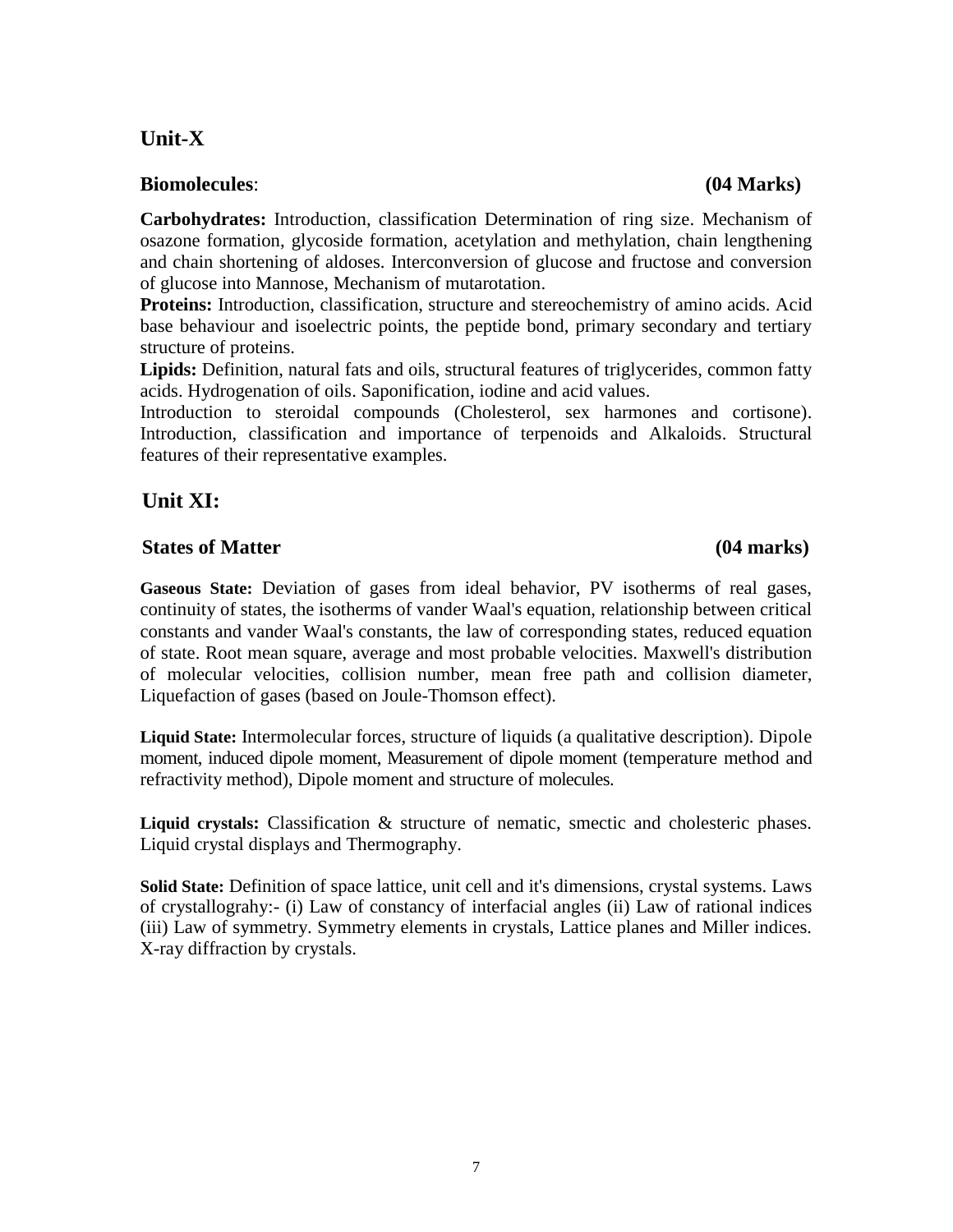## **Unit XII:**

#### **Chemical Kinetics & Photochemistry (04 marks)**

Determination of order of reaction by differential, integration, half life period and isolation methods. Techniques for kinetic investigation: Conductometry, Potentiometry, Polarimetry and Spectrophotometry.

Effect of temperature on rate of reaction, Arrhenius equation, concept of activation energy. Theories of chemical kinetics: Simple Collision theory – Basic approximations, evaluation of rate constant for atomic reactions, extension to molecular reactions and limitations.

Photochemical decomposition of hydrogen iodide. Photochemical combination of Hydrogen-chlorine and hydrogen-bromine reactions.

#### **Photochemistry:**

Interaction of radiation with matter, difference between thermal and photochemical processes. Laws of photochemistry. Lambert-Beer law, Grothus-Drapper law, Stark-Einstein law, Jablonski diagram - fluorescence, phosphorescence, non-radiative processes (internal conversion, intersystem crossing) quantum yield, photosensitized reactions.

## **Unit XIII:**

#### **Laws of Thermodynamics and Chemical Equilibria (04 marks)**

**First Law of thermodynamics:** Heat capacity, heat capacities at constant volume and constant pressure and their relationship. Joule's law, Joule-thomson coefficient and inversion temperature. Calculation of w, q,  $dU \& dH$  for the expansion of ideal and nonideal (van der Waals) gases under isothermal and adiabatic conditions for reversible. Bond dissociation energy and its calculation from thermo-chemical data. Kirchhoff s equation.

**Second law of thermodynamics:** Different statements of the law. Carnot cycle and its efficiency, carnot theorem. Concept of entropy, entropy as a state function, entropy as a function of V&T and P&T, entropy change in physical processes. Clausius inequality, entropy as a criteria of spontaneity and equilibrium. Entropy change in ideal gas expansion and entropy of mixing of ideal gases.

**Third law of thermodynamics:** Nernst heat theorem, statement of third law, concept of residual entropy, evaluation of absolute entropy from heat capacity data. Gibbs function (G) and Helmholtz function (A) as criteria for thermodynamic equilibrium and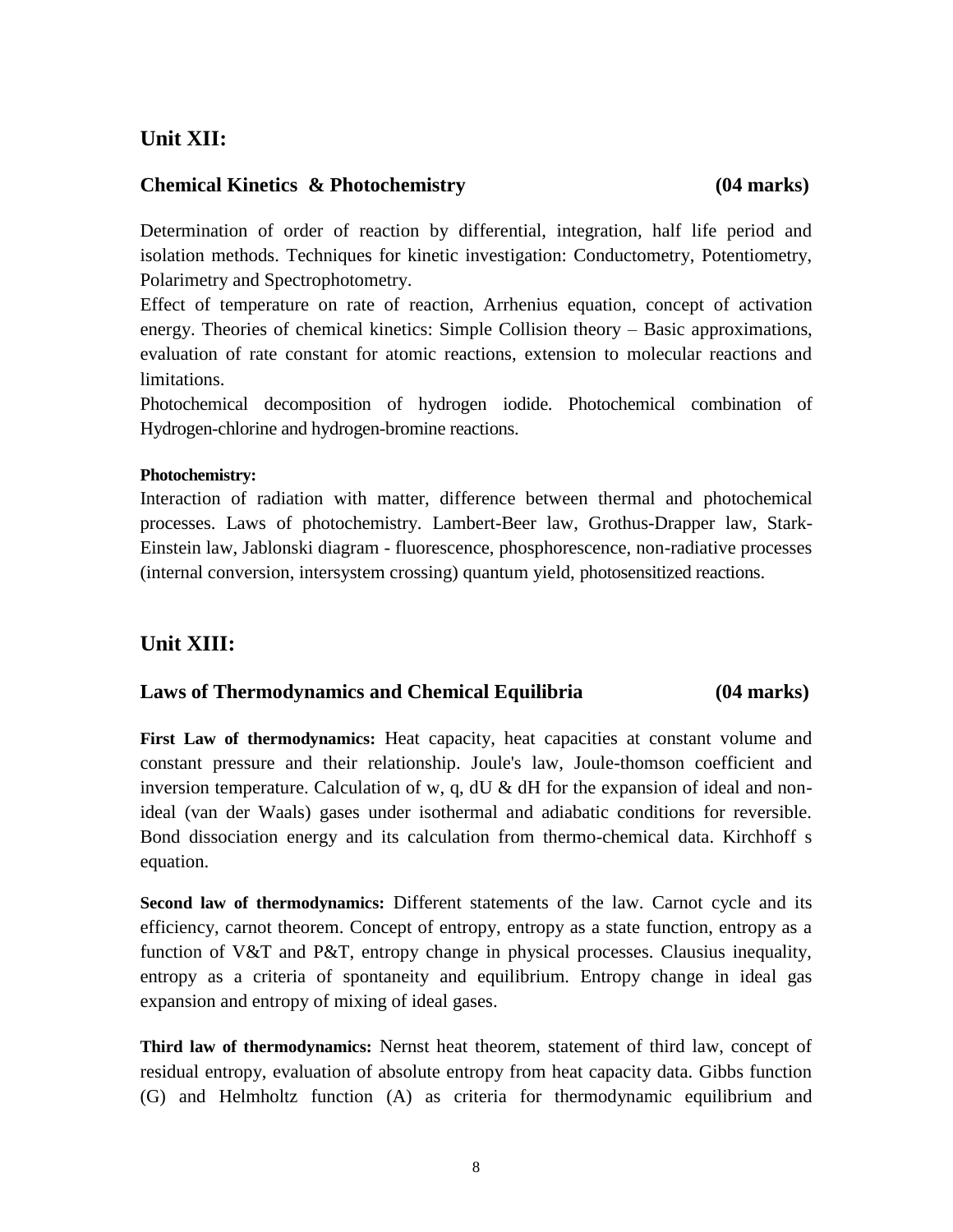spontaneity. Variation of G and A with P, V and T.

Equilibrium constant and free energy change. Reaction isotherm and reaction isochore, Clapeyron equation and Clausius-Clapeyron equation, applications. Thermodynamics of elevation in .boiling point and depression in freezing point. Activity and activity coefficient. Thermodynamic mixing functions of ideal and nonideal solutions, Excess thermodynamic functions of non-ideal solutions.

Statement and meaning of the terms: phase, component and degree of freedom. Gibbs phase rule, phase equilibria of one component system - water.  $CO<sub>2</sub>$  and S systems. Phase equilibria of two component system: solid liquid equilibria, simple eutectic(Pb-Ag) system, Solid solutions-compound formation with congruent melting point (Mg-Zn) and incongruent melting point  $(FeCl<sub>3</sub>-H<sub>2</sub>O$  systems). Partially miscible liquids: Lower and upper consolute temperature, (examples of Phenol-water, trimethylamine-water, nicotinewater systems).

Nernst distribution law- applications.

## **Unit-XIV:**

#### **Electrochemistry (04 marks)**

Migration of ions and Kohlrausch law, Debye-Huckel-Onsager's equation for strong electrolytes (elementary treatment only). Transport number, definition and determination by Hittorf's method and moving boundary method. Application of conductivity measurements: determination of degree of dissociation and dissociation constants of acids; determination of solubility product of a sparingly soluble salt, conductometric titrations.

Types of reversible electrodes: gas-metal-ion, metal-metal ion, metal-insoluble saltanion and redox electrodes. Electrode potential, standard electrode potential, standard hydrogen electrode, reference electrodes, sign conventions. Electrode reactions, Nernst equation, determination of cell E.M.F, electrochemical series and its significance. Electrolytic and Galvanic cells reversible and irreversible cells, conventional representation of an electrochemical cell. Measurement of EMF of a cell. Calculation of thermodynamic functions of cell reactions  $(\Box G, \Box H$  and K.). Concentration cells, valency of ions, solubility product and activity coefficient. Potentiometric titrations.